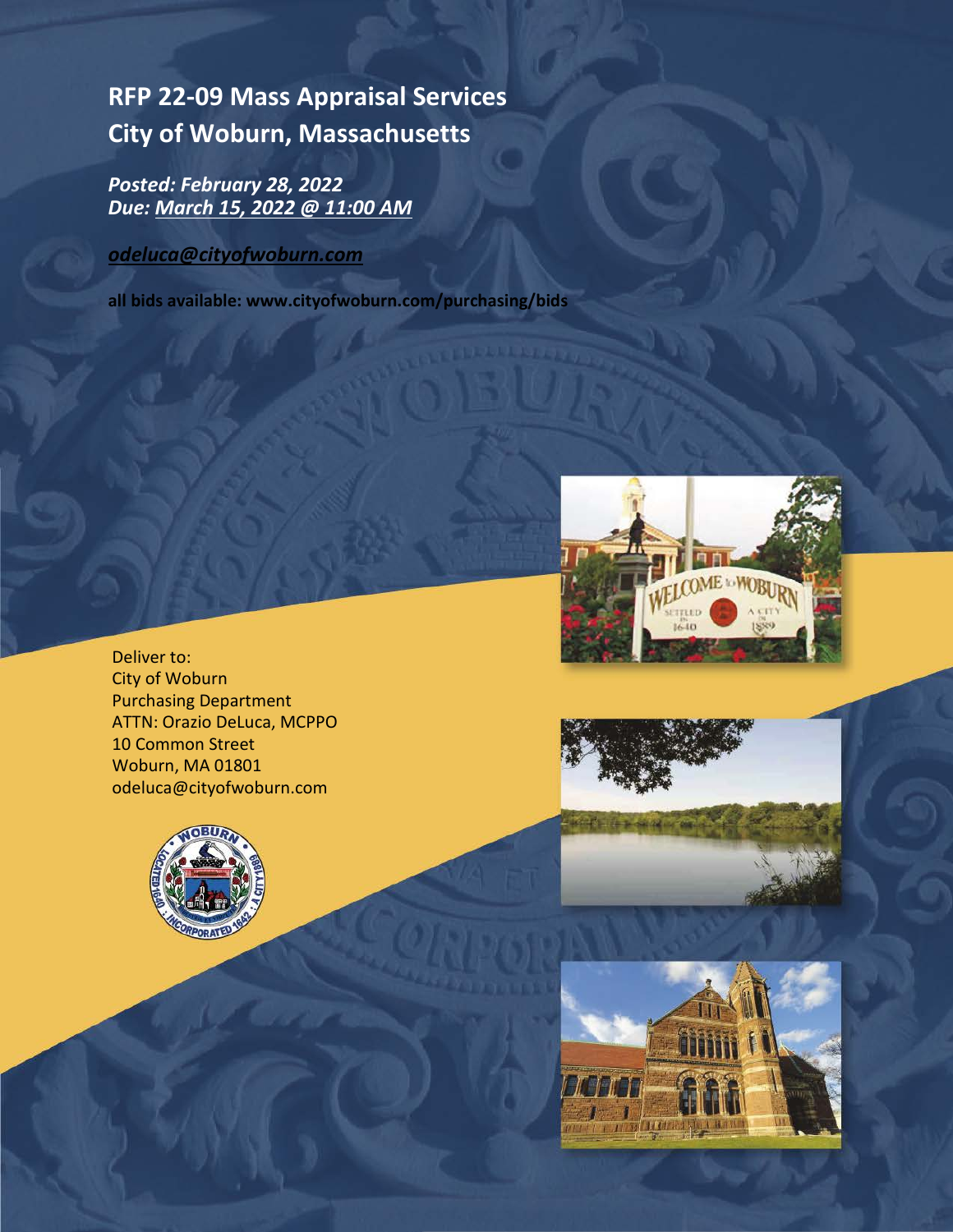# **REQUEST FOR PROPOSALS FOR**

# **MASS APPRAISAL SERVICES**

# **CITY OF WOBURN, MASSACHUSETTS FOR FISCAL YEAR 2023**

# **VALUATION DATE AS OF JANUARY 1, 2022**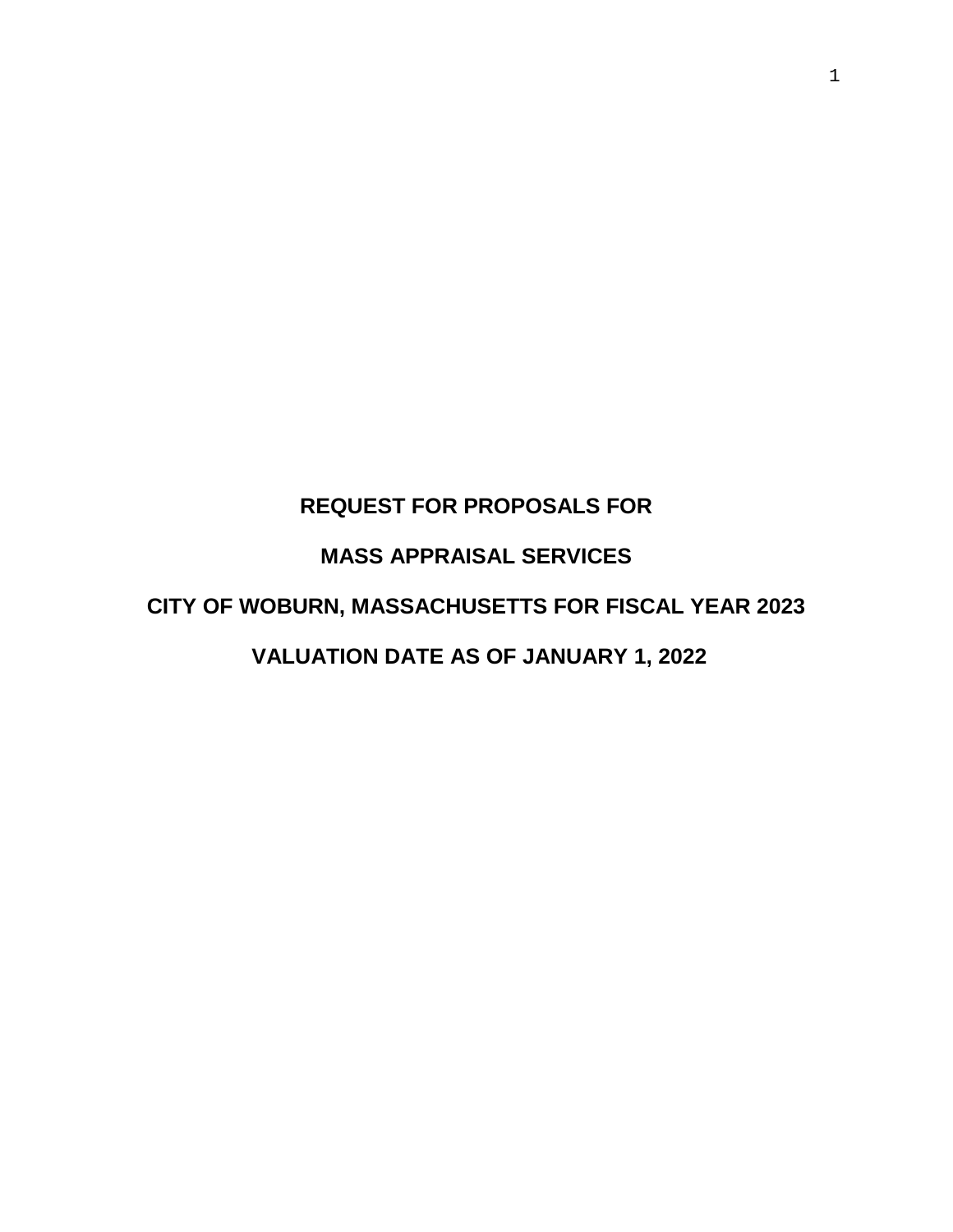#### **SECTION #1 PROPOSAL REQUIREMENTS**

The City of Woburn, Massachusetts acting through its' Board of Assessors is accepting sealed proposals from all interested Contractors for revaluation services for real property in the City of Woburn for implementation in Fiscal Year 2023. Specifications may be obtained from the City of Woburn Purchasing Office at 10 Common Street, Woburn, MA on or after 9:00am on **Monday, February 28, 2022.**

Sealed proposals will be received and registered in the office of the City of Woburn Purchasing Agent, Woburn City Hall, 10 Common Street, Woburn, MA 01801 prior to **11:00AM on March 15, 2022.** The City of Woburn reserves the right to reject any and all proposals or to waive any informalities in the proposals, if it appears to be in the best interest of the City.

Any payments to be made as a part of any contract resulting from this RFP are subject to the availability of funds. All proposers must be willing to work within these financial constraints.

Contractors shall submit separate price and non-price (or technical) proposals. The price proposal that is attached hereto must be completely filled out signed, placed in an envelope and sealed. The non-price proposal must at the very least address and comply with all minimum requirements set forth in this Request for Proposals in order to be considered responsive. All pages labeled Proposal Form must be completed in their entirety and submitted as a part of the non-price proposal. The non-price proposal shall also be signed, placed in a separate envelope, and sealed.

Both the envelopes containing the price and the non-price proposals must be marked with the Contractor's name, description of proposal, and either PRICE PROPOSAL OR NON-PRICE PROPOSAL.

A proposer may correct, modify or withdraw a proposal by sealed written notice clearly marked as a correction, modification or withdrawal and received in the Office of the Purchasing Agent prior to the time and date set forth for proposal submission.

In addition to addressing each item in the specifications, the Contractor must submit as part of its proposal the following information:

- 1. A letter of transmittal signed by the individual authorized to negotiate for and contractually bind the Contractor stating that the offer is effective for at least sixty (60) calendar days from the deadline for the submission on proposals.
- 2. A list of municipalities for which the Contractor is currently committed to provide Residential, Commercial and Industrial revaluation services, the services to be provided and client contacts.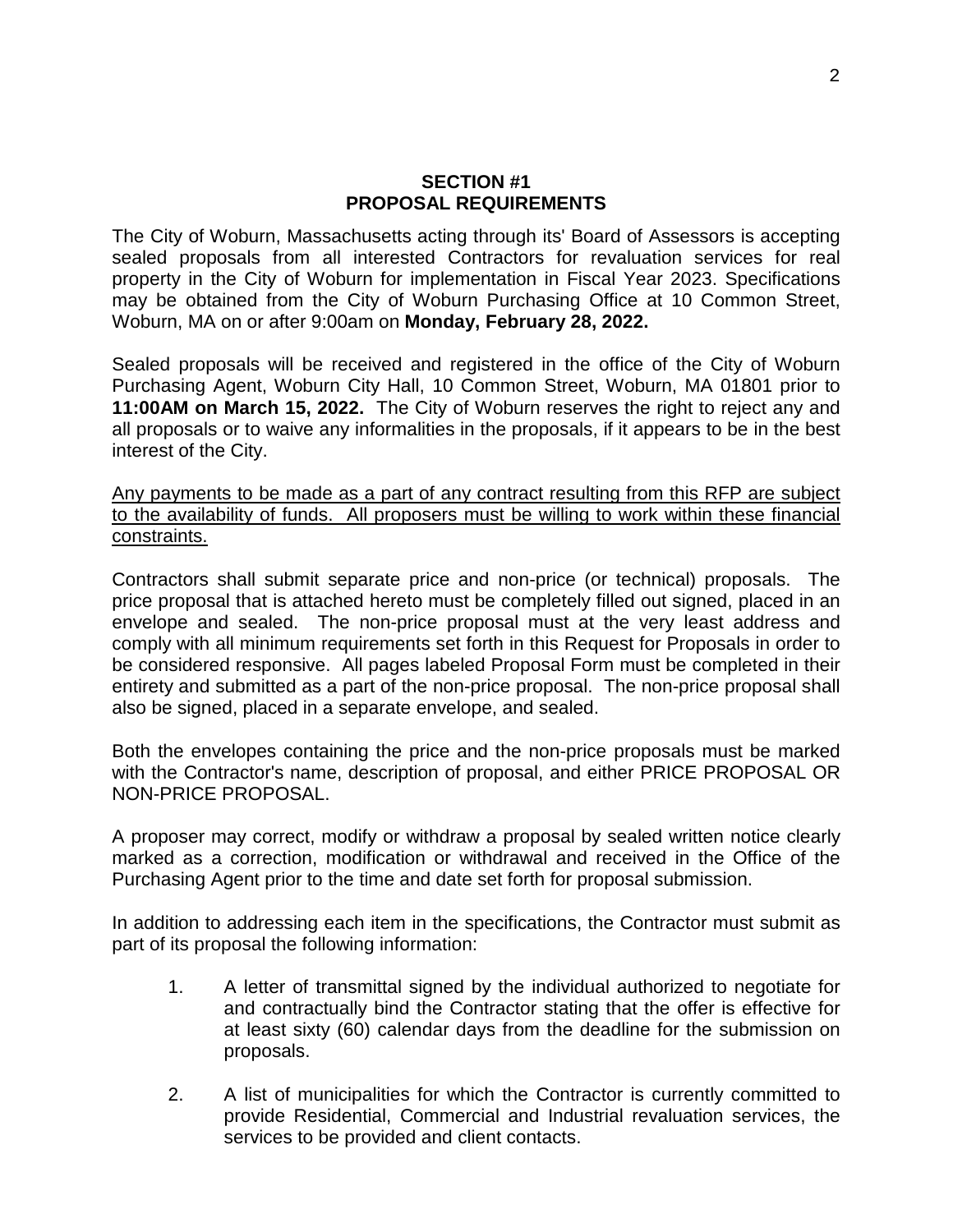3. Written assurances that the Contractor has a complete knowledge and understanding of MA Department of Revenue certification requirements and that all work performed shall reflect those requirements.

### **SECTION #2 PROFILE OF WOBURN**

- 1.0 Profile and other pertinent data regarding the City of Woburn, Massachusetts.
- 1.1 The City of Woburn contains approximately 13,152 taxable parcels as of January 1, 2022.

| Single Family           | 8,103 |
|-------------------------|-------|
| Condominiums            | 2,239 |
| Miscellaneous           | 41    |
| Two Family              | 1,038 |
| Three Family            | 138   |
| Multi-Family            | 128   |
| Vacant Residential Land | 458   |
| Commercial              | 450   |
| Industrial              | 456   |
| Mixed Use               | 115   |
| <b>Chapter Lands</b>    | 2     |
| Exempt                  | 387   |
|                         |       |

1.2 The Board of Assessors currently utilizes the Vision Appraisal System.

#### **2.0 Services to be performed**

- 2.1 The Board of Assessors of the City of Woburn is conducting a revaluation update for all parcels for Fiscal 2023, assessment date January 1, 2022.
- 2.2 The Contractor shall conform to the usage classifications of all real estate so described, in accordance with Massachusetts General Laws, Chapter 59.
- 2.3 All listings and codes shall be determined as of January 1, 2022.

# **3.0 Responsibilities of the City: Board of Assessors will be evaluating all proposals and awarding the contract for the Mass Appraisal Services.**

- 3.1 The Board of Assessors shall receive a weekly status report from the Contractor. They shall review and evaluate the progress of the project, and notify the Contractor whether the work performed is satisfactory and timely.
- 3.2 The Municipality shall provide to the Contractor adequate office space including desk, chairs, a telephone and a file cabinet for the duration of the project.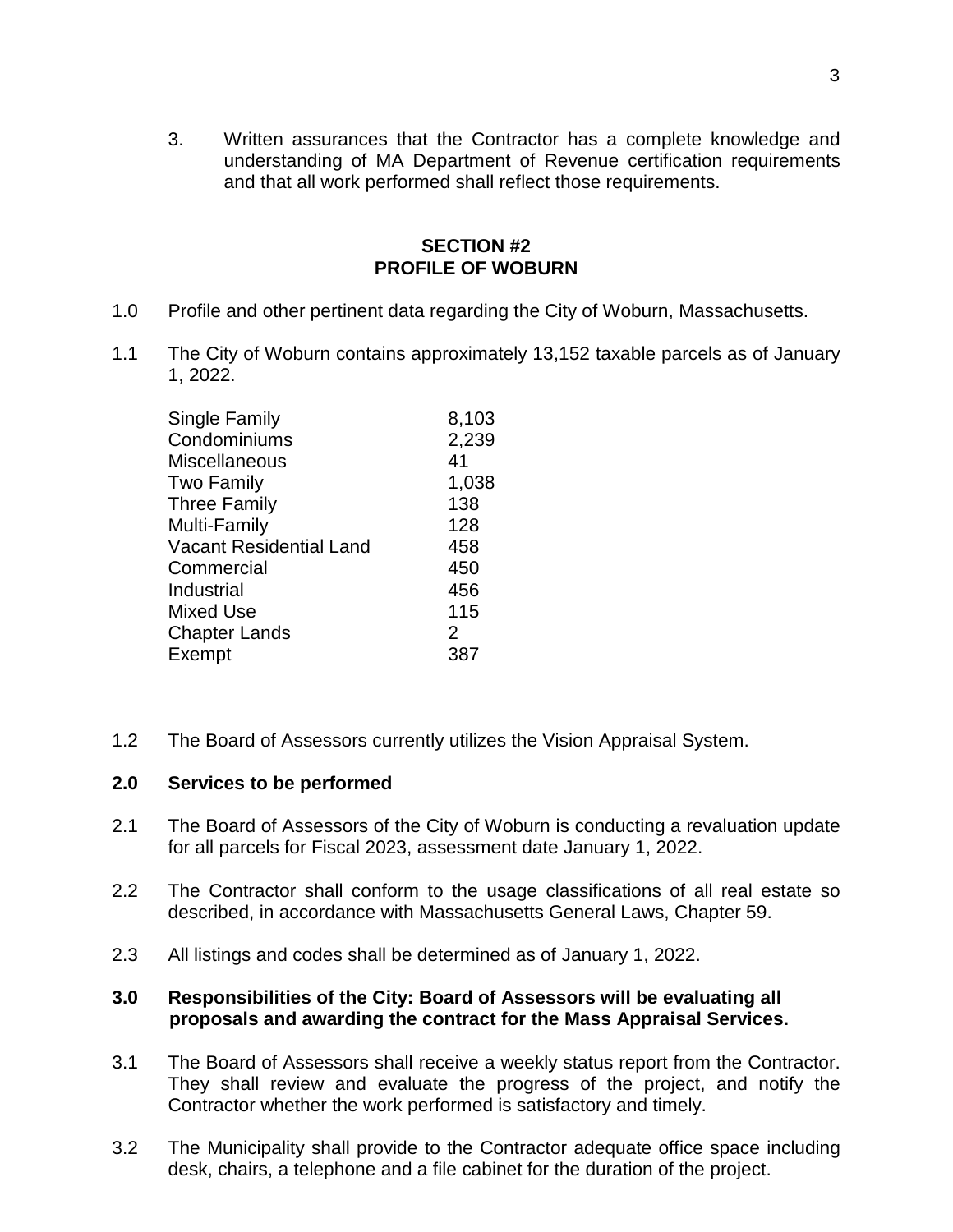- 3.3 The Municipality shall provide "parcel identification data" for each Residential, Commercial and Industrial parcel, which shall consist of the owner's name(s), mailing address, property address, subdivision, deed references, property classification, lot dimensions and land area in acres or square feet, correct and current to the most recent tax billing date.
- 3.4 The Municipality shall provide the zoning classification for each parcel, correct and current to the most recent tax year. The Municipality shall also provide on set of zoning maps and a copy of the zoning ordinances covering all parcels, correct and current as of the most recent tax year.
- 3.5 The Municipality shall provide one set of tax maps covering all parcels, correct and current as of the most recent tax year. The Contractor may rely upon the accuracy of the maps and is not responsible for any errors in the maps or any errors resulting from the use of the maps. Each map will be drawn to scale, be identified by map and parcel numbers and have dimensions and areas of each parcel drawn on the map.
- 3.6 The Municipality shall continuously and currently update the information referred to in this section to January 1, 2022.
- 3.7 The Municipality shall continuously and currently provide copies of all sales information available to it with respect to the transfer of parcels occurring from January 1, 2020 and ending January 1, 2022. Sales provided must be on forms approved by the Massachusetts Department of Revenue for reporting sales and must contain proper and correct non-arms length coding and all other data called for on such Department of Revenue form, including correct map and lot numbers.
- 3.8 The Municipality shall further assist the Contractor by providing or making available such other information which it possesses or which is conveniently available to it. The Municipality shall be required to provide such materials and data in original or duplicated form at the Municipality's option, but in no event shall the Municipality be required to provide such which is not reasonably available to it. The Contractor presents that it is aware of the resources of the Municipality and its limitations and, therefore, will require only that additional material and data which is currently available to the Municipality or which may come into its possession from time to time through the normal course of events.
- 3.9 The Municipality shall provide all property inventory data. Said data shall be current and will include all parcels which have been improved, as evidenced by building permits properly applied for and approved prior to January 1, 2022.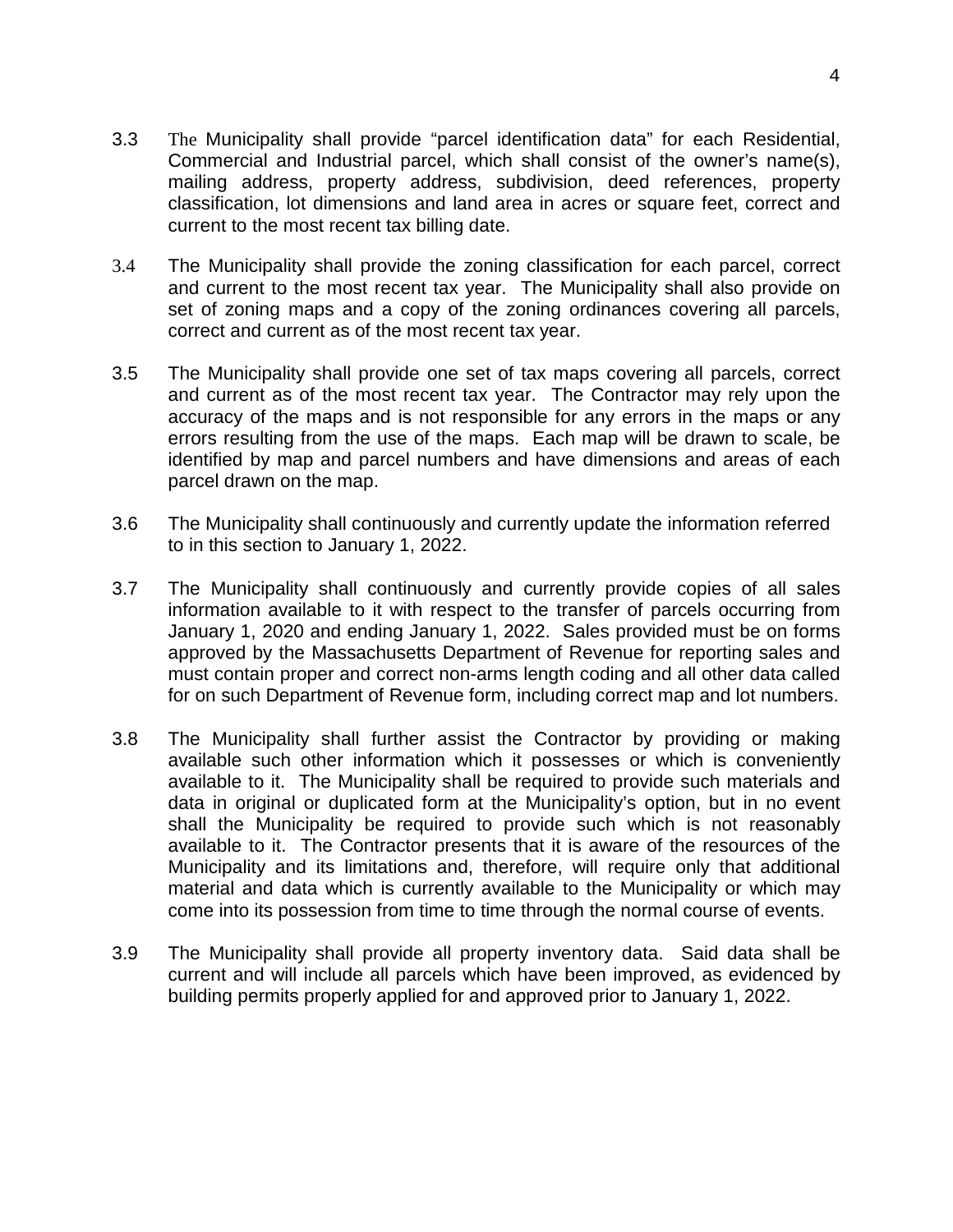#### **4.0 Responsibilities of the Contractor**

## 4.1 *Data Collection and Digital Imaging:*

The Contractor will conduct onsite inspections of 10 (ten) properties identified by the Assessors. For each property assigned by the Assessors, the Contractor shall conduct a full measure and list of the property based on Assessor's standards.

## 4.2 **Valuation:**

- 4.3 *Land Schedule*: The Contractor will assist the Assessing Department in developing a conventional land schedule(s) to be applied to all residential, commercial and industrial properties in the city.
- 4.4 *Replacement Cost Approach:* The Contractor will assist the Assessing Department with the replacement cost approach to value. This approach will be employed for all residential, commercial and industrial properties as follows:

Information derived from cost analysis will provide the basis for determining the unit-in-place and replacement cost pricing schedules used in the valuation of all commercial and industrial properties. Subsequent to the determination of replacement cost pricing schedules and the establishment of land values, the Contractor will analyze the sales of improved properties in order to derive an estimate of physical and functional depreciation and economic obsolescence. A report of this study of sales of improved properties will be made available to the Assessors, listing the comparison subjects and detailing the schedules of adjustments to be made prior to valuation production.

Physical and functional depreciation and economic obsolescence will be computed to be the difference between the selling price of the total property and the sum of the estimated replacement cost new of the improvement plus the estimated land value.

Provided that a sufficient number of sales are available, guidelines in the form of tables based upon the condition, desirability and usefulness of a building relative to its actual age will be developed. After approval by the Assessors, these tables will be used to estimate the depreciation of comparable subject properties.

#### 4.5 *Income and Expense Valuation:*

The Contractor will review and screen income and expense reports furnished by the City or prepared as a result of interviews with the property owner and will determine the validity of the data and will make any necessary adjustments on the basis of the Contractor's appraisal knowledge of income and expense data of comparable properties. The Municipality has mailed income and expense forms to all (relevant residential), commercial and industrial property owners. The return of these questionnaires by property owners and representatives is due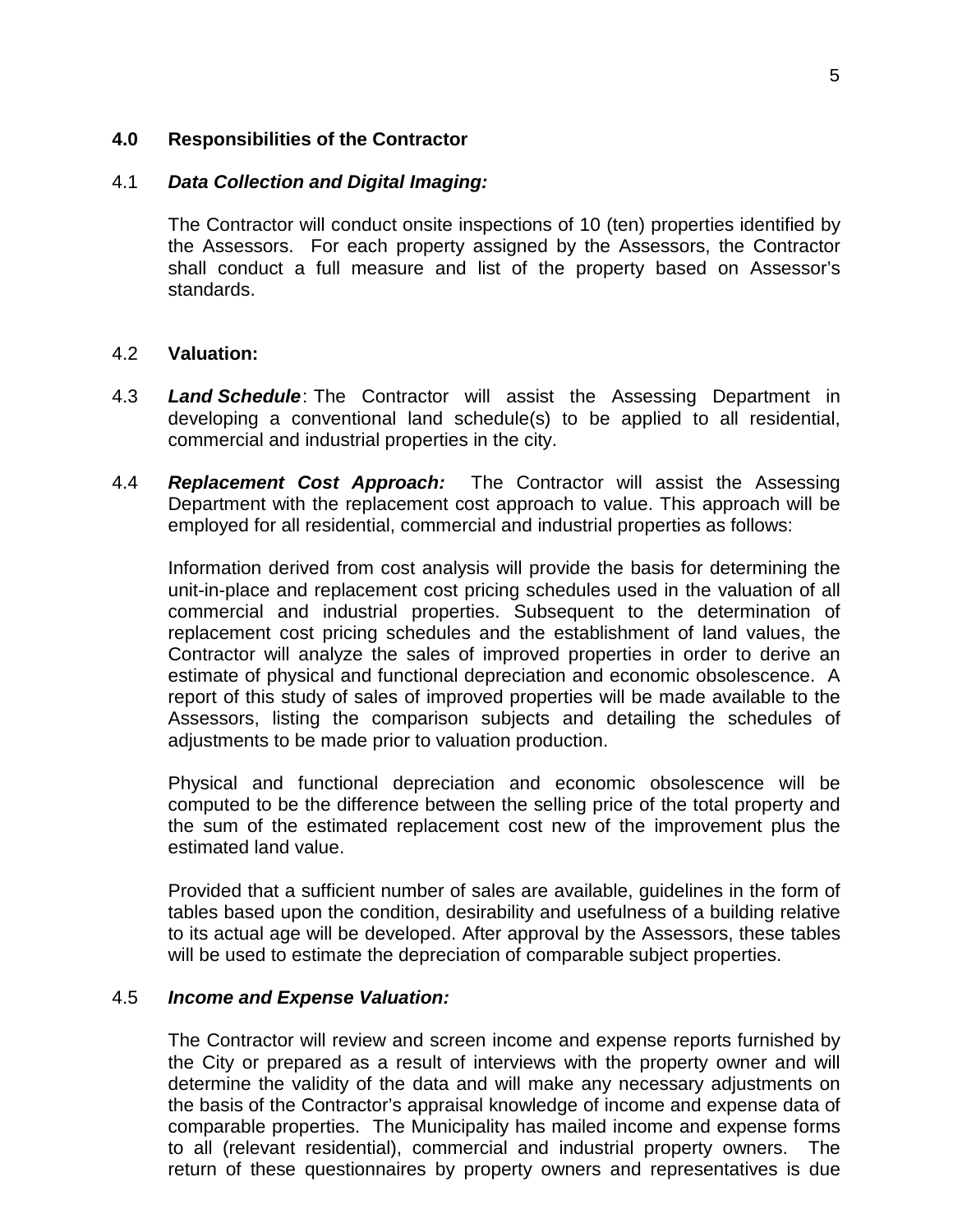April 7, 2022. The Assessing staff shall enter all Income and Expense statements that have been returned to the City into the Vision Appraisal System.

Working together with the Assessors staff, the Contractor shall assist the Assessing staff by modifying all rent schedules, expense ratios and capitalization rates and enter these schedules into the Vision Appraisal system.

With the assistance of the Contractor, a value determined by the income approach to value will be made for each income-producing property. The income and expense statements will become the property of the Municipality.

4.6 *Land Valuation:*Basic square foot values for all residential, commercial, and industrial properties shall be established for land throughout the Municipality after an evaluation by the Contractor of all factors affecting the market value of lots and parcels. Factor to be considered shall include the quality of the neighborhoods, zoning restrictions, size, frontage, depths, shape, topography of the parcels, and all other factors considered relevant in the establishment of land values for all residential, commercial and industrial properties.

These land unit values will be determined as a result of an analysis of recent sales of comparable properties, either within the Municipality or within an agreed upon area of the state or by using a land residual approach. And land classified by the Assessors under Massachusetts General Laws Chapter 61A as in agricultural or horticultural use will be valued after consideration of the current guidelines issued by the Farmland Valuation Advisory Commission.

#### 4.7 *Residential Valuation:*

The Contractor shall assist the Assessing Department in the development of appropriate valuation models for Residential properties utilizing the Vision Appraisal System.

#### 4.8 *Reconciliation of Values:*

The Contractor shall assist the Assessors with the reconciliation of values for all real properties in the City.

#### 4.9 *Certification and Documentation with Department of Revenue*

The Contractor shall assist the Assessors in the preparation and submission of all required documents to ensure that the City achieves timely Certification of the Fiscal 2023 reappraisal. Contractor agrees to have qualified personnel available to meet with the Department of Revenue as needed.

Contractor shall produce a Mass Appraisal Report conforming to USPAP Mass Appraisal Standards.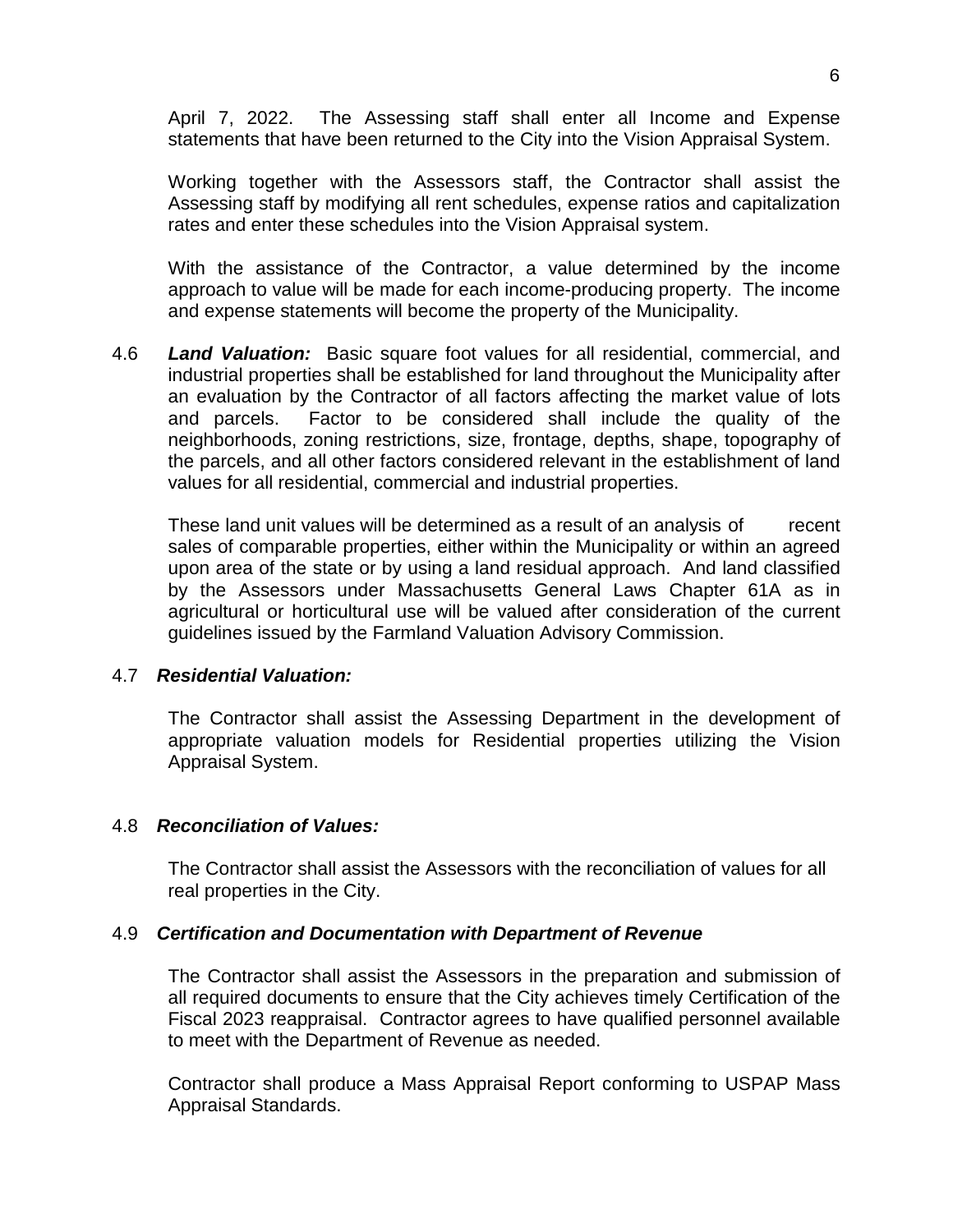## **5.0** *Project Timetable*

5.1 The Contractor must complete this mass appraisal assignment, by October 1, 2022. The Contractor must also submit a comprehensive work plan at a minimum addressing the components indicated below and containing the following information for each component: starting date, completion date, and Contractor's staff assignments.

The components to be addressed are as follows:

Project Start-Up Assist in the Development of Land Schedule Assist in the Calibration Cost Models Assist in the Analyses of Income and Expense Statements Assist in the Modification of Existing Rent Schedules Assist in the Modification of Existing Expense Ratios Assist in the Development of Capitalization Rates Conduct Residential Field Review Assist in the Valuation Production Assist in Preliminary Certification with MA DOR Assist in Final Certification with MA DOR Project Completion

# **6.0 Project Staffing**

6.1 The Contractor must set forth the project staffing to be utilized on this project. At a minimum, the Contractor shall address the following levels:

> Project Director Staff Assistant

6.2 Each individual, their project duties, the number of work days each will spend on this project and on other projects in which the Contractor will be concurrently involved must be broken down into the following categories:

> Name Title Project Responsibilities Man Hours This Project Man Hours Other Projects

- 6.3 The qualifications of each individual set forth above will be provided to the City by submitting full resumes, which must include prior work experience, dates, positions, responsibilities for each employer, education and professional affiliations.
- 6.4 Since the project staffing is such an integral part of this project, Contractors must be prepared to contractually commit all individuals as submitted in their proposal,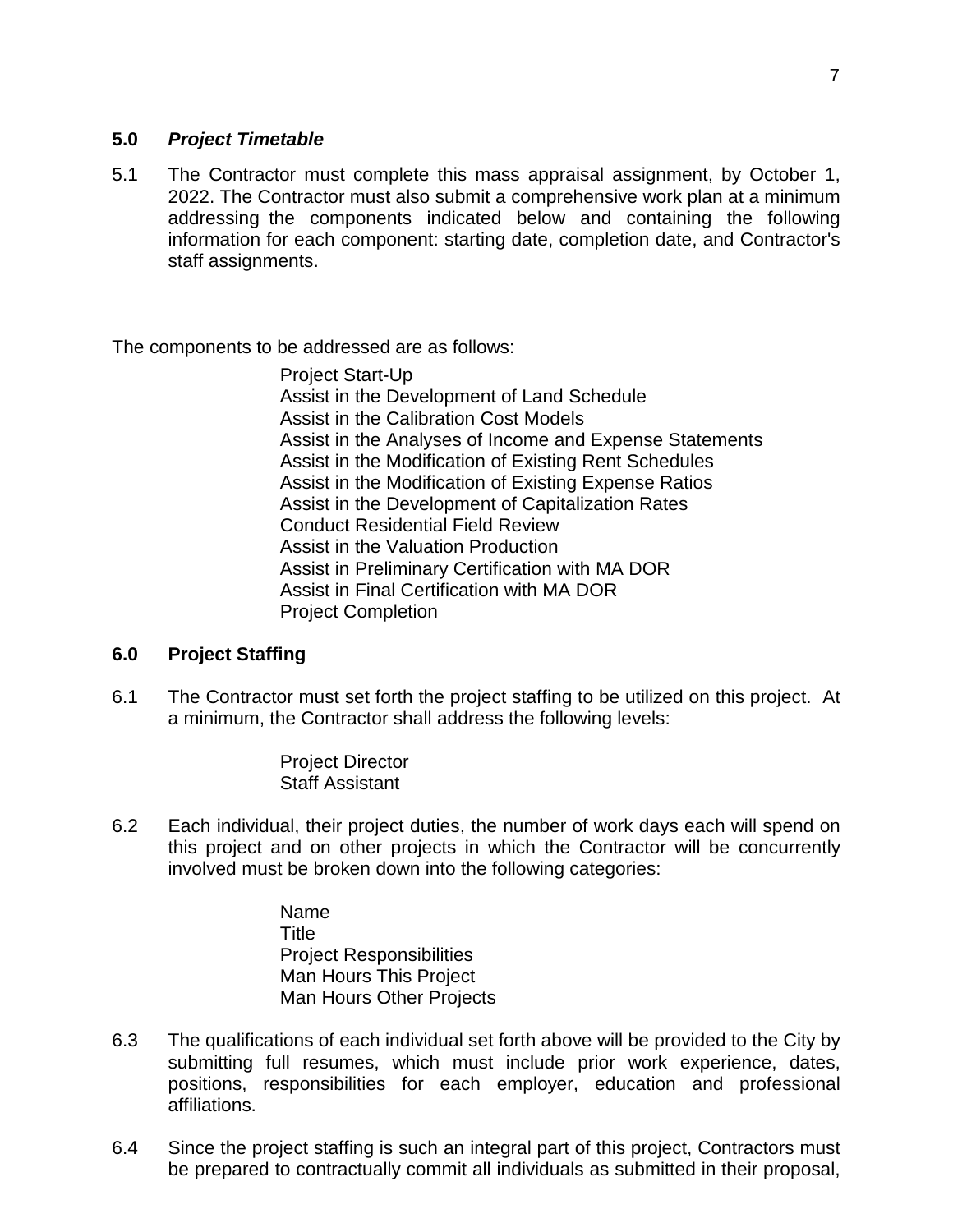to this project. Any deviation from the proposed individuals and man hours will constitute a breach of agreement to any contractual agreement which may result from this Request for Proposals.

6.5 Should it become impossible for a contractually committed individual to complete his duties, for a reason such as termination of employment, any change will in the Contractors staffing as outlined in the proposal will be subject to the approval of the City. The City shall notify the Contractor within fifteen (15) business days of the acceptance or rejection of any such staff substitutions. Any substituted person must be of an experience level equal to or greater than the person being replaced.

#### **SECTION #3 MINIMUM REQUIREMENTS**

- **7.0** Contractors must meet all provisions of the requirements as set forth below in order to qualify for consideration in the Comparative Evaluation Criteria. Any Contractor who does not satisfy this will be specifically rejected as non-responsive. All Contractors must submit all necessary client lists, resumes and other pertinent information in order to evidence levels of experience and competence, in answering all Minimum Requirements and Comparative Evaluation Criterion.
	- (1) The Contractor must have sufficient staff of non-clerical individuals dedicated to providing residential, commercial and industrial revaluation services.
	- (2) The Contractor must evidence a project completion date for this project on or before October 1, 2022.
	- (3) The qualifications of each individual set forth above and dedicated to this project will be provided to the City by submitting full resumes, which must include prior work experience, dates, positions, responsibilities for each employer, education and professional affiliations.
- 7.1 Since the project staffing is such an integral part of this project, Contractors must be prepared to contractually commit all individuals as submitted in their proposal, to this project. Any deviation from the proposed individuals and man hours will constitute a breach of agreement to any contractual agreement which may result from this Request for Proposals.
- 7.2 Should it become impossible for a contractually committed individual to complete his duties, for a reason such as termination of employment, any change in the Contractor's staffing as outlined in the proposal will be subject to the approval of the City. The City shall notify the Contractor within fifteen (15) business days of the acceptance or rejection of any such staff substitutions. Any substituted person must be of an experience level equal to or greater than the person being replaced.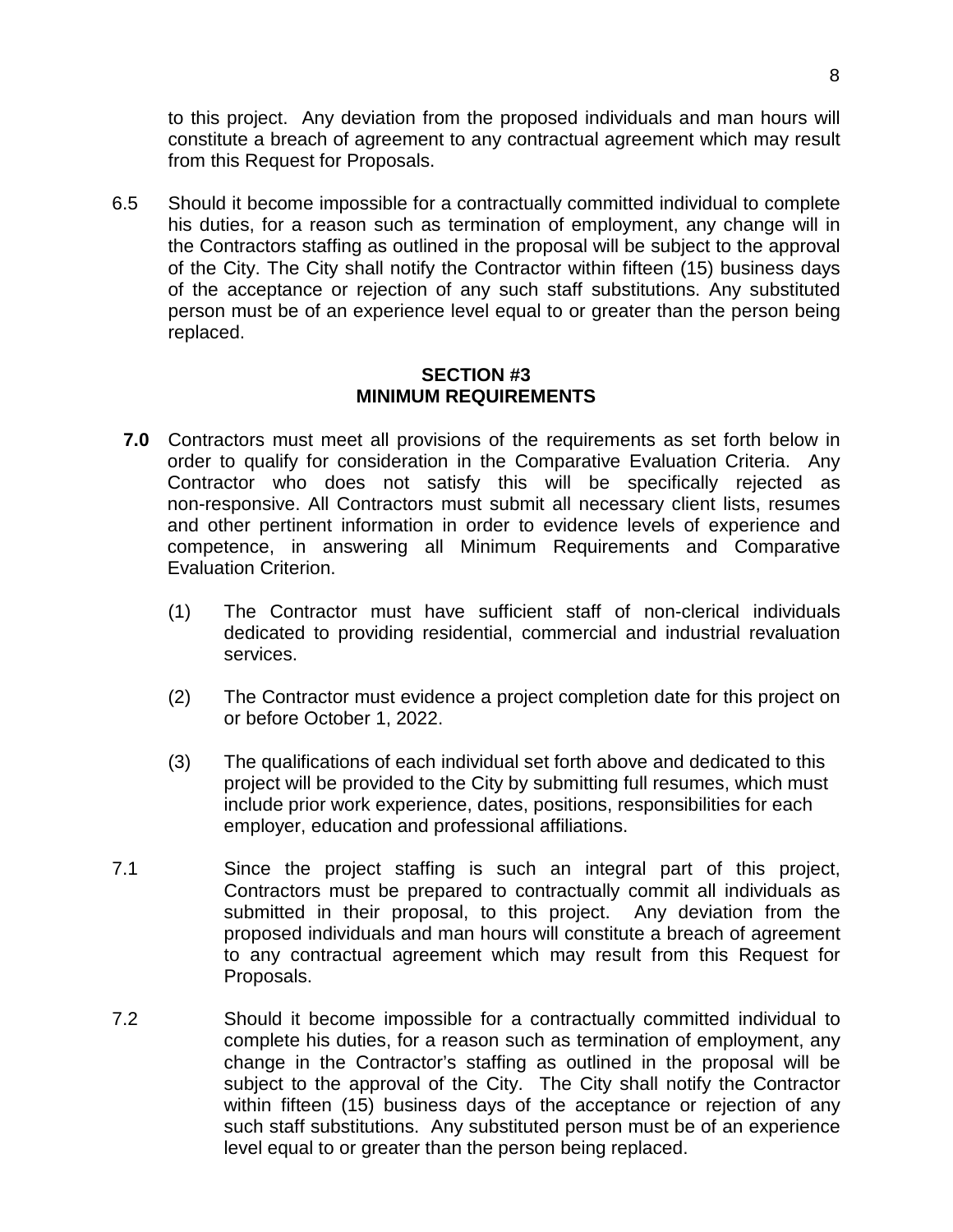7.3 Any subcontractors utilized in any phase of this project are subject to preapproval of the Municipality.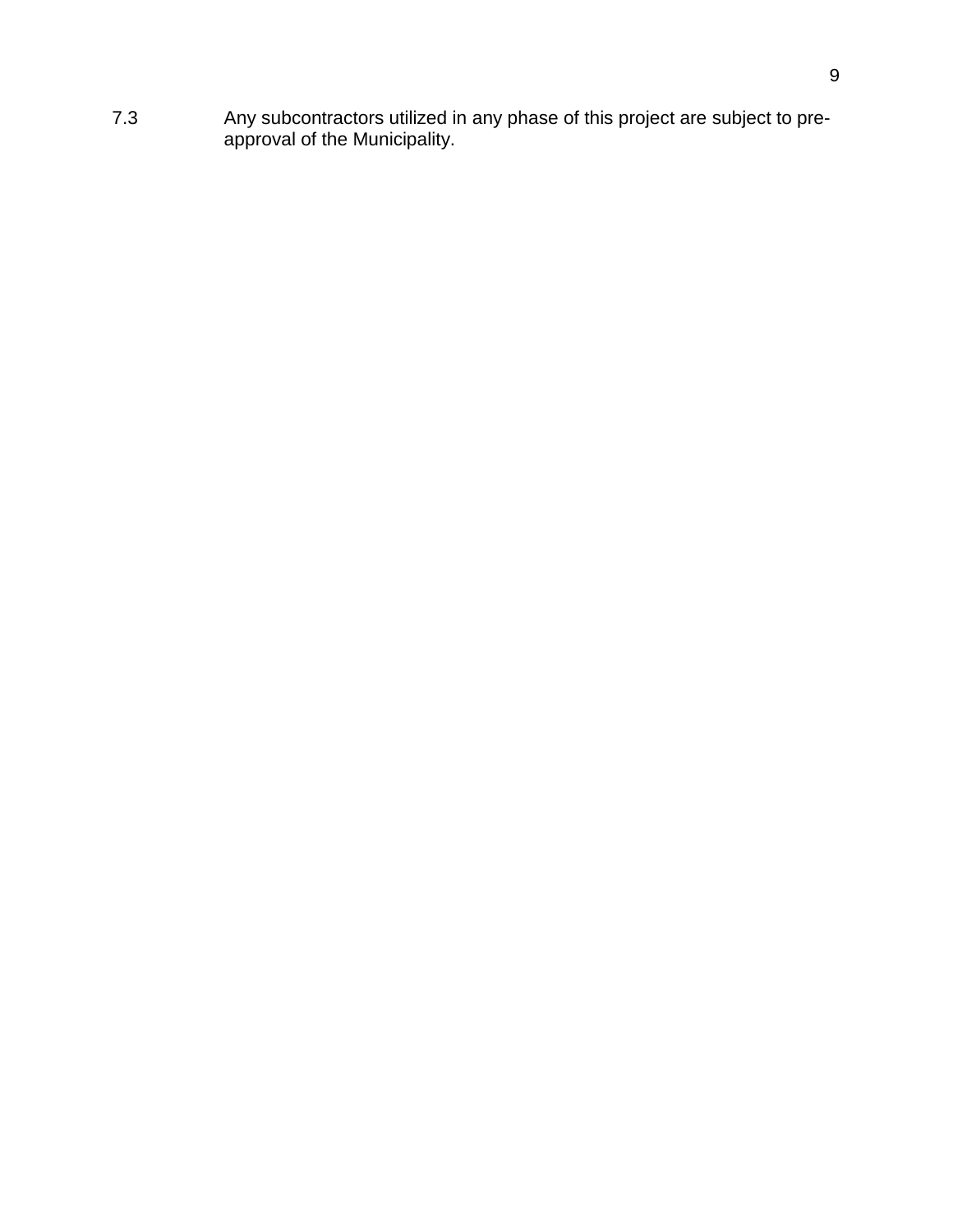# **SECTION #4 COMPARATIVE EVALUATION CRITERIA**

Contractors who satisfy all provisions of the Minimum Requirements as set forth herein will be evaluated by the measures as set forth below. All Contractors eligible for rating through this section will be rated through the implementation of a point system. The Contractor who accumulates the most points in this manner will be deemed the most responsive.

> A) Unacceptable B) Non Advantageous C) Advantageous D) Highly Advantageous

## (1) **Contractors experience with other Residential, Commercial and Industrial Real Estate revaluations in Massachusetts.**

A) Unacceptable

No experience in Massachusetts.

B) Not Advantageous

Less than twenty successful Residential, Commercial and Industrial Real Estate revaluations in Massachusetts since 2000.

C) Advantageous

More than twenty, less than fifty successful Residential, Commercial and Industrial Real Estate revaluations in Massachusetts since 2000.

D) Highly Advantageous

Fifty or more successful Residential, Commercial and Industrial Rest Estate revaluations in Massachusetts since 2000.

## (2) **It is required that all valuation activities be performed on the City's Vision Appraisal System.**

A) Unacceptable

No experience utilizing the Vision Appraisal or comparable system since 2000..

#### B) Not Advantageous

Less than twenty successful revaluations utilizing the Vision Appraisal system or comparable system since 2000.

C) Advantageous

Twenty successful but less than fifty revaluations utilizing the Vision Appraisal System or comparable system since 2000.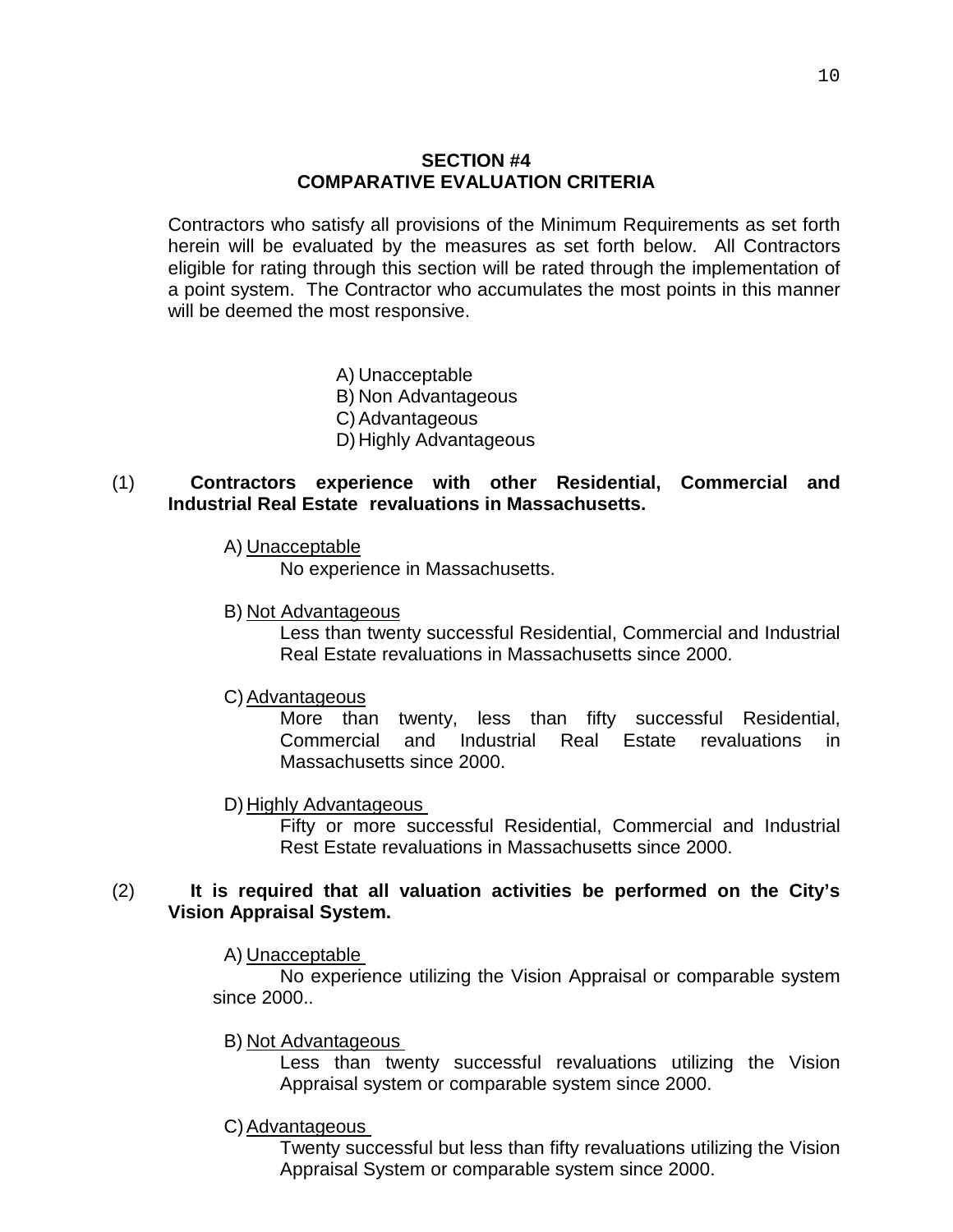D) Highly Advantageous

At least fifty successful revaluations utilizing the Vision Appraisal System or comparable system since 2000.

# (3) **Qualifications and experience of staff to be assigned to this revaluation assignment.**

A) Unacceptable

No Residential, Commercial and Industrial revaluation appraisal experience.

B) Not Advantageous

Revaluation experience of a majority of the staff as a Senior Residential, Commercial and Industrial Real Estate Appraiser.

C) Advantageous

Revaluation experience of all of the supervisory staff as a Senior Residential, Commercial and Industrial Appraiser.

# D) Highly Advantageous

Revaluation experience of all of the supervisory staff as Senior Residential, Commercial and Industrial Appraiser and experience utilizing Commercial and Industrial real estate software.

# (4) **Qualification and experience of the Project Director**

A) Unacceptable

Less than five years experience in a Project Director or Project Supervisor capacity on Residential, Commercial and Industrial Projects.

B) Not Advantageous

More than five years experience in a Project Director or Project Supervisor capacity on Residential, Commercial and Industrial Real Estate and no supervisory experience in a community the size of Woburn.

C) Advantageous

More than five years experience in a Project Director or Project Supervisor capacity on Residential, Commercial and Industrial Real Estate Projects and supervisory experience in a community the size of Woburn.

D) Highly Advantageous

More than ten years experience in a Project Director capacity, Residential, Commercial and Industrial Real Estate supervisory experience in a large parcel community and experience utilizing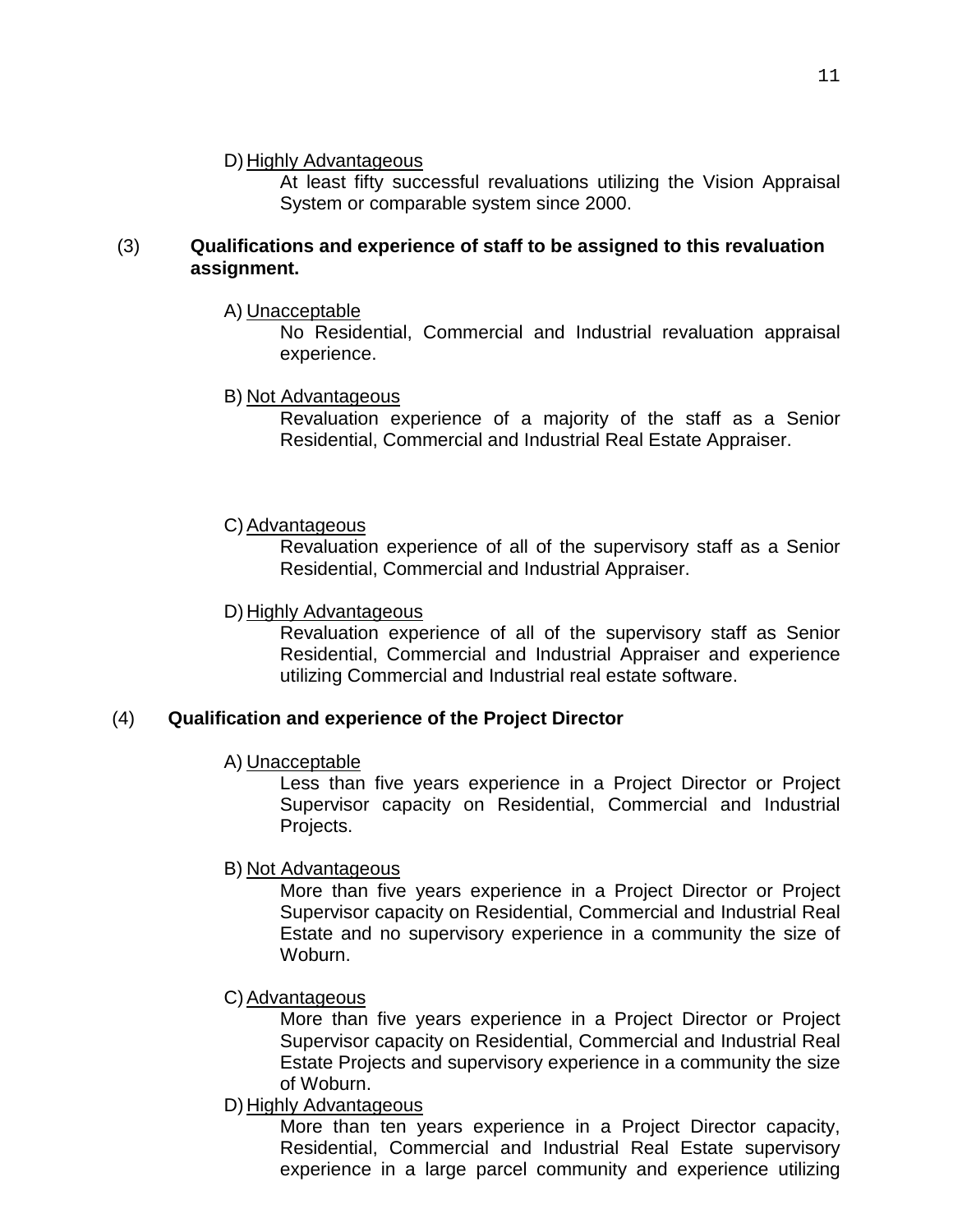Residential, Commercial and Industrial real estate software.

# (5) **Experience of the Contractor**

A) Unacceptable

Less than five years in providing Residential, Commercial and Industrial revaluation services in Massachusetts.

B) Not Advantageous

More than five years but less than ten years experience in providing Residential, Commercial and Industrial revaluation services in **Massachusetts** 

C) Advantageous

More than ten years experience in providing Residential, Commercial and Industrial revaluation services within the Commonwealth.

#### D) Highly Advantageous

At least fifteen years experience in providing Residential,<br>Commercial and Industrial revaluation services in the and Industrial revaluation services in the Commonwealth.

The Board of Assessors will be evaluating all proposals and awarding the Contract for the specified Mass Appraisal Services.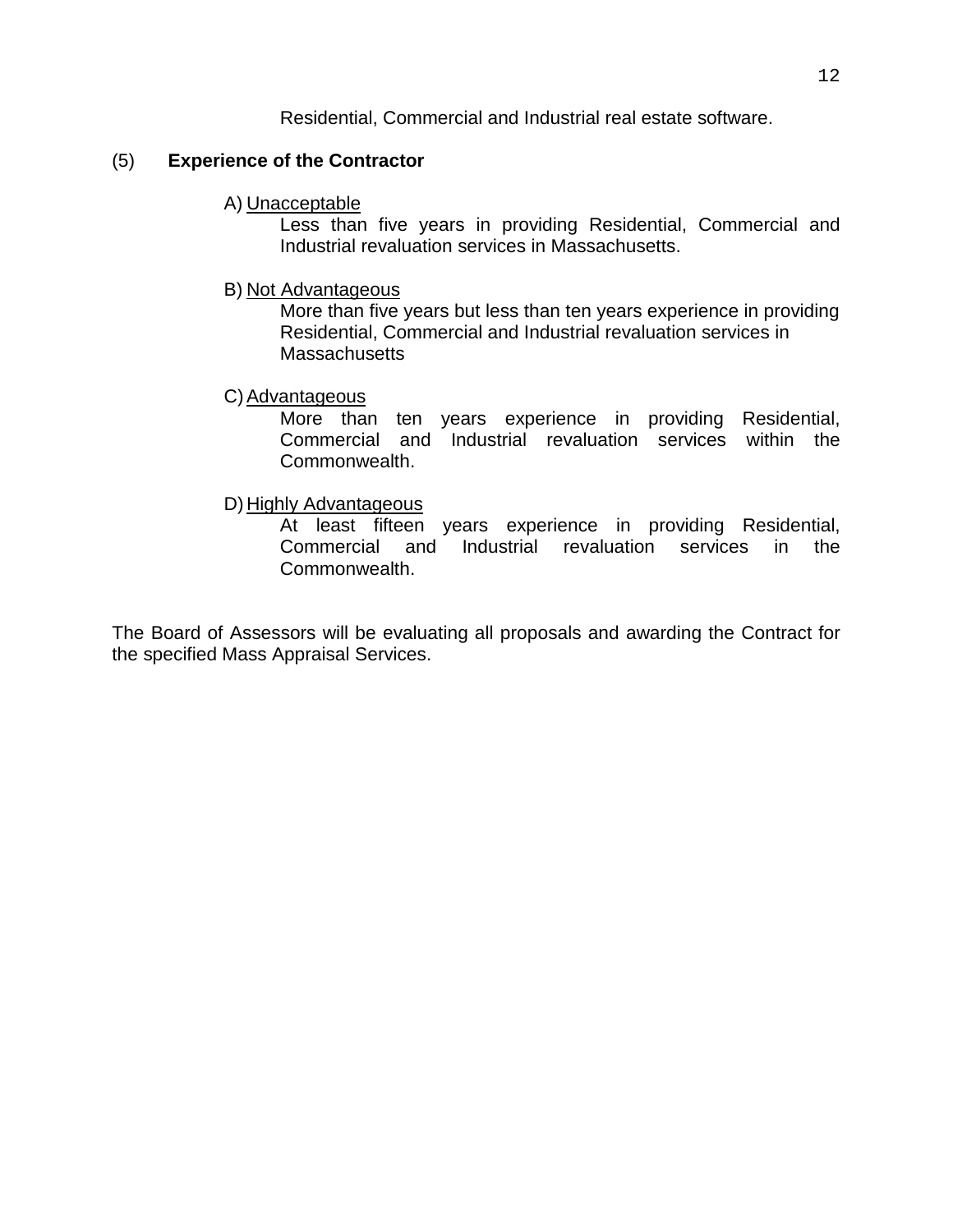### **SECTION #5 PAYMENT SCHEDULE AND PENALTY**

- 8.0 Payments shall be made to the Contractor monthly, based on the portion of work completed and delivered to the Assessors during the preceding month. No payments will be made until the work is approved by the Assessors. The Assessors will review each monthly invoice and, within twenty (20) business days of its receipt, either approve it for payment as follows or return it to the Contractor with a written statement of reasons for its rejection. All bi-monthly progress reports and work completed forms are subject to the review of the Massachusetts Department of Revenue for certification purposes.
	- A. Upon the Assessors' determination that the work performed for the preceding month has been satisfactorily completed according to the work plan and time schedules, a percentage payment representing ninety percent (90%) of the amount billed for that month shall be paid to the Contractor.
	- B. If the Assessors determine that the Contractor's invoice is inaccurate, the Assessors shall give written notice as stated above, specifying exactly what is unsatisfactory by item, and the Contractor shall make every reasonable attempt to correct the inaccuracy. The Assessors shall retain the right to delay payment, only for the specified item, until said item is resolved to the satisfaction of both the Assessors and the Contractor. Upon satisfactory resolution, the Assessors shall pay the Contractor said amount due, less ten percent (10%).
	- C. The remaining ten percent (10%) will be paid to the Contractor within sixty (60) calendar days following the satisfactory completion of all terms of the agreement, with the exception of Defense of Values.
	- D. *Additional Retainage:* If the Assessors determine that, due to the fault of the Contractor, the project is not progressing satisfactorily, an additional forty percent (40%) of the specified item as defined above can be retained. If the problem is rectified within thirty (30) calendar days to the satisfaction of the Assessors, the forty percent (40%) will be paid at this time.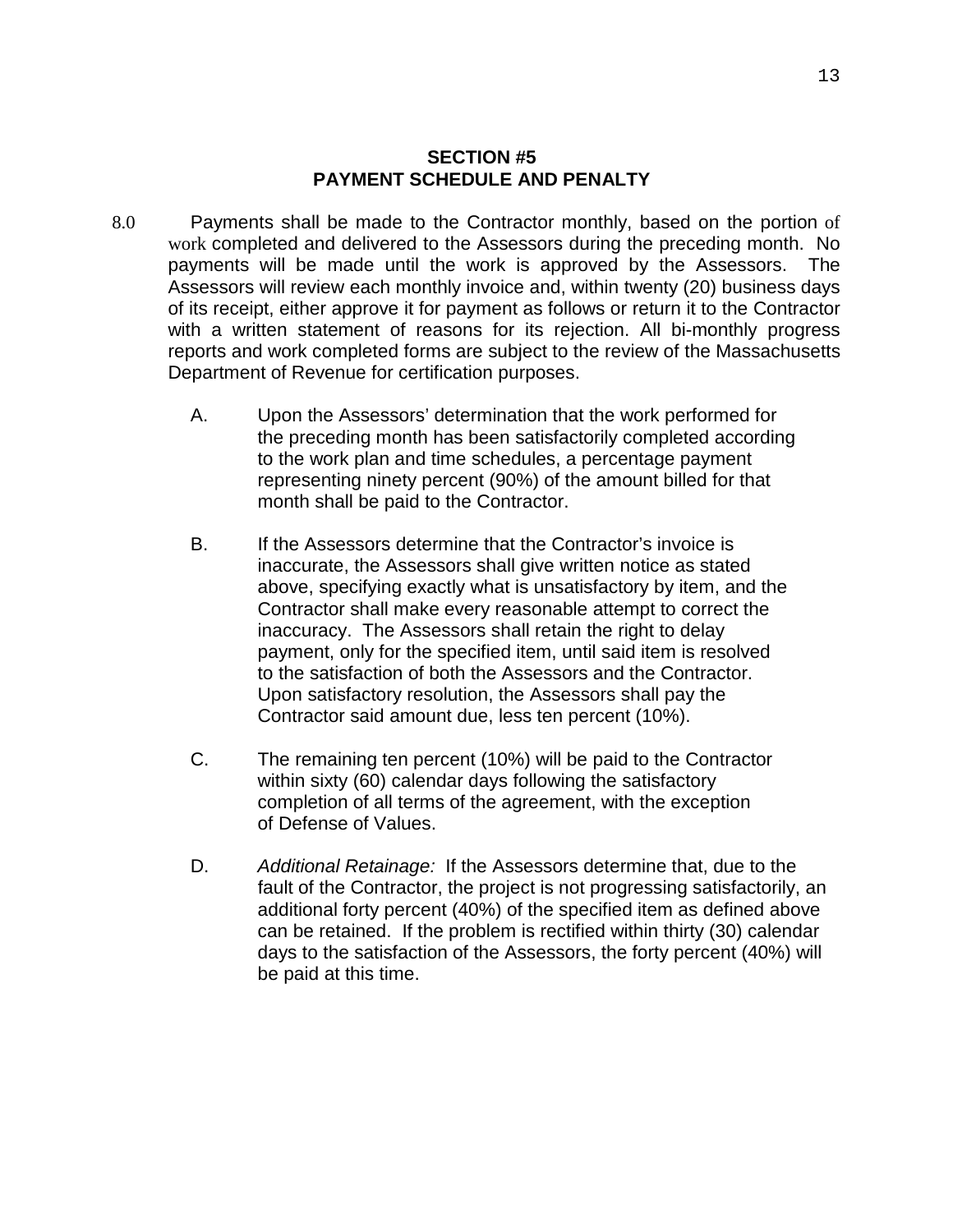# **SECTION #6 PRICE PROPOSAL – RESIDENTIAL, COMMERCIAL AND INDUSTRIAL REVALUATION**

This form will be used by the Contractor as their Price Proposal, for the purposes of compliance with Chapter 30B of the Massachusetts General Laws. Contractors must fill out the form in its' entirety and submit it in a separate envelope as their Price Proposal.

- A. Total project cost.
- B. Per parcel rate for conducting additional onsite inspections for properties with outstanding building permits.  $\$\$
- C. Per Diem rate if required for services required over and above those specified herein.  $\qquad \qquad$

The undersigned agrees to furnish the City of Woburn with the entire project as detailed in the Request for Proposals at the price as evidenced above:

Company \_\_\_\_\_\_\_\_\_\_\_\_\_\_\_\_\_\_\_\_\_\_\_\_\_\_\_\_\_\_\_\_\_\_\_\_\_\_\_\_

Authorized Signature **Authorized** Signature

Name and Title \_\_\_\_\_\_\_\_\_\_\_\_\_\_\_\_\_\_\_\_\_\_\_\_\_\_\_\_\_\_\_\_\_\_\_\_\_\_

 $Date$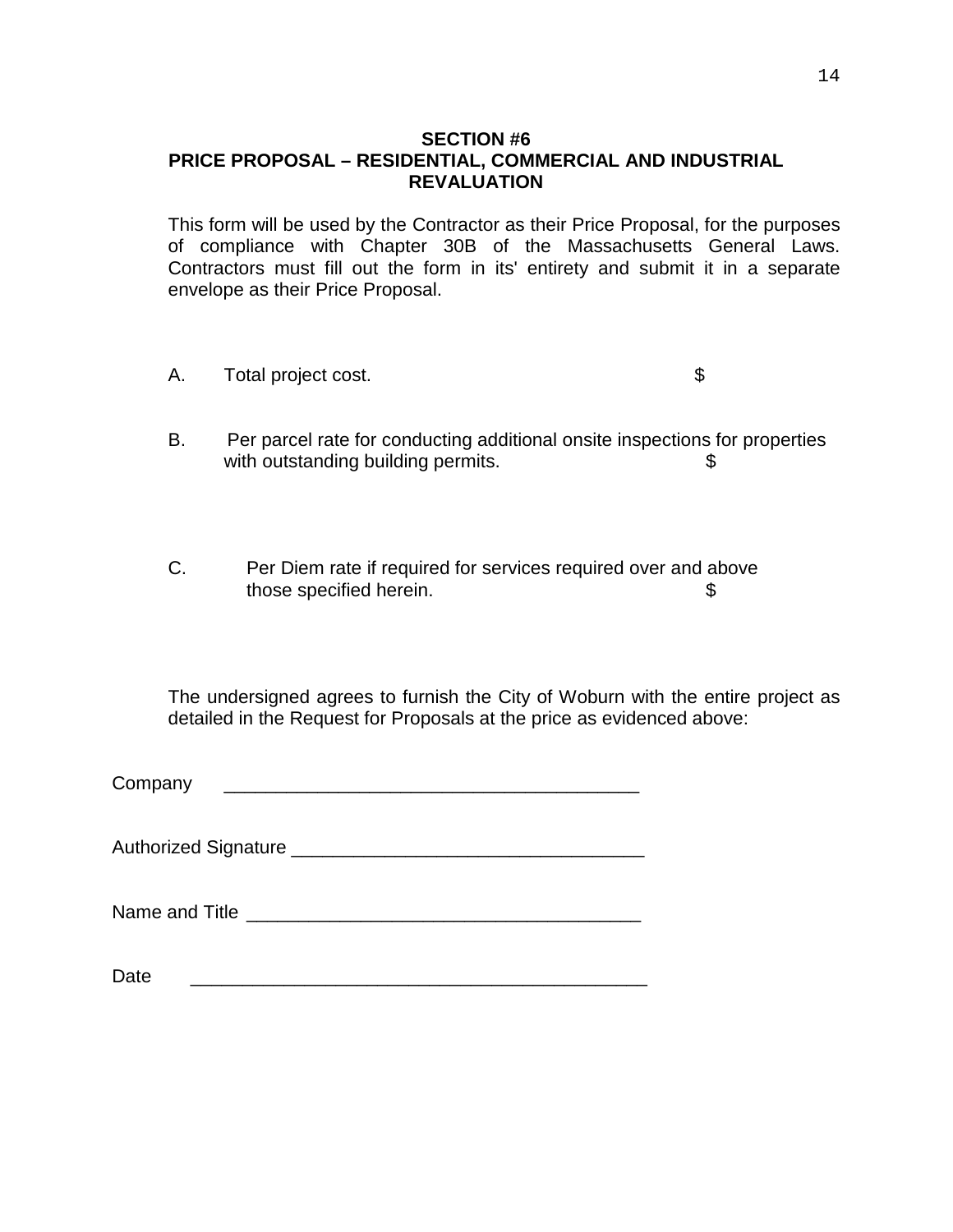#### **SECTION #7 GENERAL CONDITIONS**

# 9.0 GENERAL CONDITIONS AND MANDATORY CONTRACTUAL REQUIREMENTS

All bidding Contractors, by the virtue of their bid, agree to comply in full with all conditions as set forth in any contractual agreement resulting from such proposal.

#### 9.1 PROPOSAL RULES

This proposal is solicited and will be awarded pursuant to the "Uniform Procurement Act", Chapter 30B of the Massachusetts General Laws.

#### 9.2 BASIS OF PROPOSAL AWARD

- A. The contract shall be awarded to the Contractor submitting the most advantageous proposal, taking into consideration the proposal's relative merits and relative prices.
- B. The City of Woburn, Board of Assessors has been appointed to evaluate the relative merits of each proposal.

#### 9.3 COMPLIANCE WITH APPLICABLE LAWS

- A. The contract shall be governed by and construed in accordance with the laws of the Commonwealth of Massachusetts.
- B. The Contractor must affirm that he will conduct this project in compliance with the General Laws of the Commonwealth of Massachusetts relating to property assessment administration. Therefore, the Contractor must have a complete understanding of these laws. Furthermore, the Contractor must be cognizant of the role of the Massachusetts Department of Revenue in administering and enforcing these laws, and must agree to comply with all regulations and directives of the Department of Revenue.
- C. The Contractor must comply with all federal, state, and municipal laws, ordinances, rules and/or regulations, including labor laws, and those against discrimination, existing or adopted in the future that are applicable at any time to the Contractor pursuant to its obligations during this project. The Contractor and any of his subcontractors, agents, servants and/or employees shall obtain at their sole cost and expense, all required permits, franchises, approvals, licenses and/or certificates necessary for the performance of his obligations pursuant to the agreement.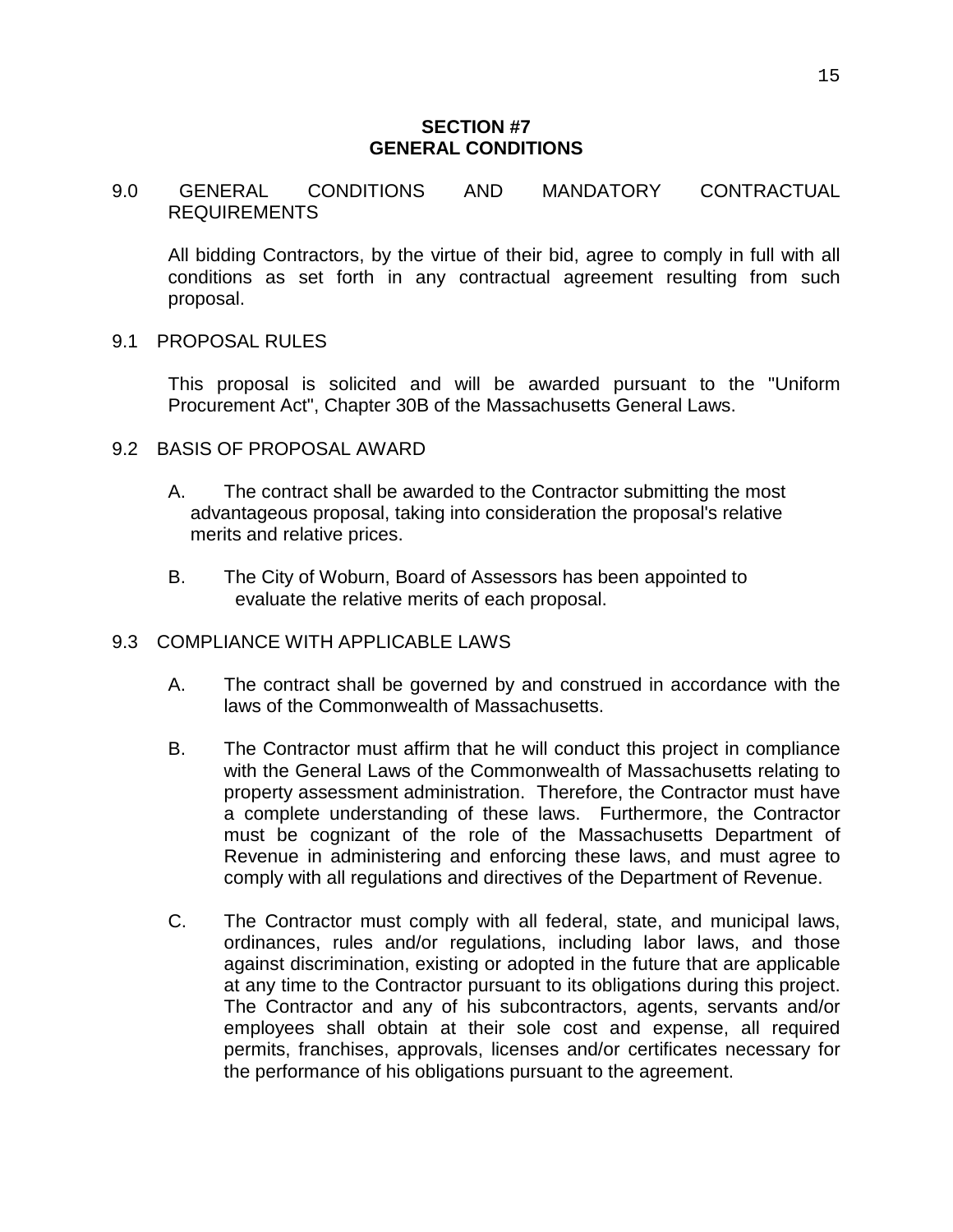# 9.4 ASSIGNMENT OF CONTRACT

The Contractor shall not assign or in any way transfer any interest in this agreement without the prior written consent of the City provided, however, that claims for money due or to become due to the Contractor from the Municipality hereunder may be assigned to a bank, trust company, or other financial institution without such consent so long as notice of any such assignment is furnished promptly to the Assessors, any such assignment shall be expressly made subject to all defenses, set-offs, or counter-claims which would have been available to the City against the Contractor in the absence of such assignment.

# 9.5 EVALUATION OF WORK

To assure compliance with the agreement work shall be performed on the City of Woburn premises and must be available for inspection at any time. The Assessors shall have the right to enter into the Contractor's work area during the normal business hours to inspect, monitor or otherwise evaluate the work performed or being performed therein.

## 9.6 OWNERSHIP OF INFORMATION

- A. All information acquired by the Contractor from the Municipality or from others at the expense of the Municipality in performance of the agreement, shall be and remain the property of the Municipality. All records, data file, computer records work sheets, deliverable products complete and incomplete, and all other types of information prepared or acquired by the Contractor for delivery to the City shall be and remain the property of the City.
- B. The Contractor agrees that he will use this information only as required in the performance of this agreement and will not, before or after the completion of this agreement, otherwise use said information, nor copy, nor reproduce the same in any form except pursuant to the sole written instructions of the City. The Contractor further agrees to return said information in whatever form it is maintained by the Contractor.

# 9.7 EXAMINATION

By submitting a bid, the bidder warrants that he has examined the site of the work, the specifications and drawings and has fully acquainted himself with all conditions and restrictions pertaining to the work and the execution thereof. No claim for any extra or extension of time will be allowed for failure to observe this requirement.

#### 9.8 ABILITY AND EXPERIENCE

A. The Awarding Authority will not award a contract to any bidder who cannot furnish satisfactory evidence of his ability and experience in this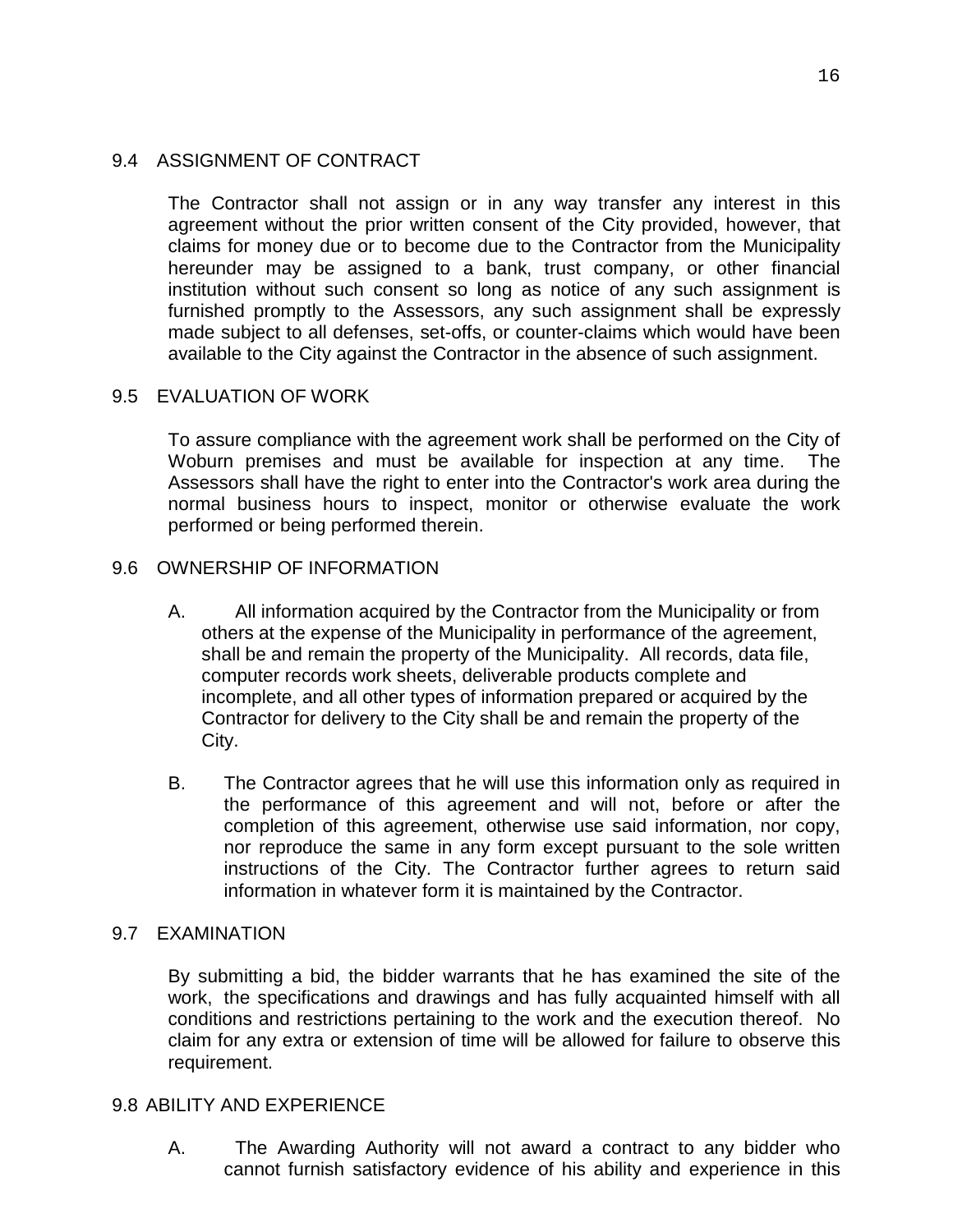type of work and that he has sufficient plant and capital to enable him to prosecute and complete the work within the given time period.

B. The Awarding Authority may make such investigations as it deems necessary to determine the above and a bidder shall furnish any information requested in this regard and shall furnish same under oath if required.

# 9.9 CERTIFICATE OF NON-COLLUSION AND TAX ATTESTATION FORM

All bidders must submit a form that incorporates both an attestation clause regarding Massachusetts State Tax returns and a certificate of non-collusion.

# 9.10 CORRECTIONS

Erasures or other changes in the bid must be explained or noted over the signature of the bidder.

#### 9.11 CONFLICT OF INTEREST

- A. The Contractor agrees that, to the extent that such law is applicable to the duties it is to perform hereunder, it will comply with the provisions of Chapter 268A of the General Laws concerning conflict of interest. The Contractor covenants that it presently has no interest and shall not acquire any interest, direct or indirect, which would conflict in any manner or degree with the performance under this agreement.
- B. No employee of the Municipality and no public official who exercises any function or responsibilities in the review of approval of the undertaking or carrying out of this agreement shall:
	- 1. Participate in any decision relating to this agreement which affects his personal interest or the interest of any corporation, partnership, or association in which he is, directly or indirectly, interested.

Or

- 2. Have any financial interest, direct or indirect in this agreement or the proceeds thereof.
- C. The Contractor shall not contract with or employ an assessor or other municipal employee of the City in connection with the revaluation project.

FAILURE TO COMPLY WITH ABOVE CONDITIONS AND REQUIREMENTS OR ANY ATTACHED SPECIFICATIONS OR ANY OTHER MINIMUM QUALIFICATIONS WILL BE JUSTIFICATION TO REJECT ANY PROPOSAL AS NON-RESPONSIVE.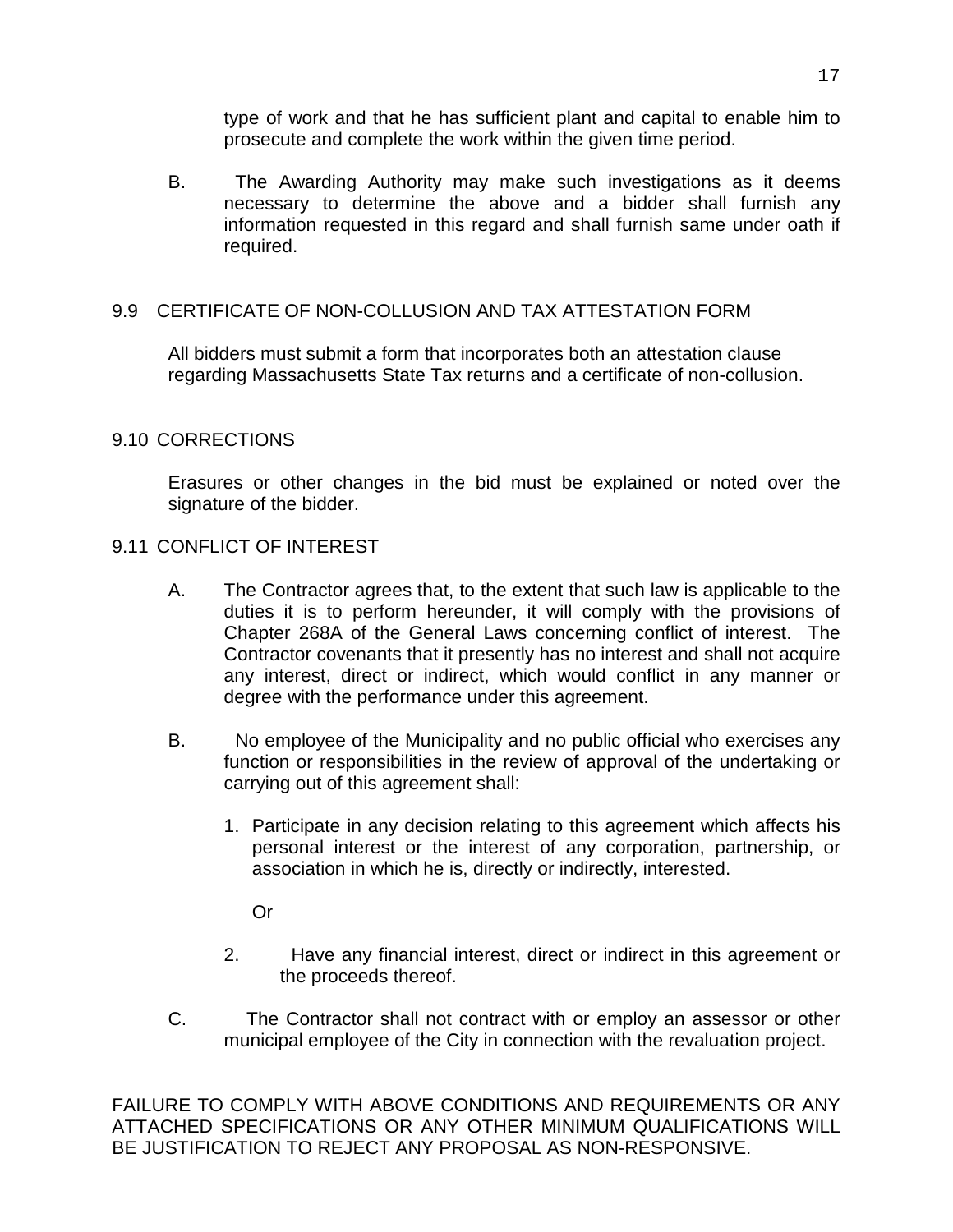Name (as shown on your income tax return)

| 0                                                                                                                              | Business name/disregarded entity name, if different from above                                                                                                                                                      |                                         |  |  |
|--------------------------------------------------------------------------------------------------------------------------------|---------------------------------------------------------------------------------------------------------------------------------------------------------------------------------------------------------------------|-----------------------------------------|--|--|
| page                                                                                                                           |                                                                                                                                                                                                                     |                                         |  |  |
| $\mathsf S$                                                                                                                    | Check appropriate box for federal tax classification:                                                                                                                                                               |                                         |  |  |
|                                                                                                                                | C Corporation<br>$\lfloor \cdot \rfloor$ S Corporation<br>Individual/sole proprietor<br>Partnership<br>Trust/estate                                                                                                 |                                         |  |  |
| Specific Instructions<br>Print or type                                                                                         | Limited liability company. Enter the tax classification (C=C corporation, S=S corporation, P=partnership) >                                                                                                         |                                         |  |  |
|                                                                                                                                | Other (see instructions) ▶                                                                                                                                                                                          |                                         |  |  |
|                                                                                                                                | Address (number, street, and apt, or suite no.)                                                                                                                                                                     | Requester's name and address (optional) |  |  |
| See                                                                                                                            | City, state, and ZIP code                                                                                                                                                                                           |                                         |  |  |
|                                                                                                                                | List account number(s) here (optional)                                                                                                                                                                              |                                         |  |  |
| Part I                                                                                                                         | <b>Taxpayer Identification Number (TIN)</b>                                                                                                                                                                         |                                         |  |  |
| Enter your TIN in the appropriate box. The TIN provided must match the name given on the "Name" line<br>Social security number |                                                                                                                                                                                                                     |                                         |  |  |
|                                                                                                                                | to avoid backup withholding. For individuals, this is your social security number (SSN). However, for a<br>resident alien, sole proprietor, or disregarded entity, see the Part I instructions on page 3. For other |                                         |  |  |
|                                                                                                                                | entities, it is your employer identification number (EIN). If you do not have a number, see How to get a<br>TIN on page 3.                                                                                          |                                         |  |  |
| <b>Note.</b> If the account is in more than one name, see the chart on page 4 for guidelines on whose                          |                                                                                                                                                                                                                     | Employer identification number          |  |  |
|                                                                                                                                | number to enter.                                                                                                                                                                                                    |                                         |  |  |
| Part II                                                                                                                        | Certification                                                                                                                                                                                                       |                                         |  |  |

Under penalties of perjury, I certify that:

- 1. The number shown on this form is my correct taxpayer identification number (or I am waiting for a number to be issued to me), and
- 2. I am not subject to backup withholding because: (a) I am exempt from backup withholding, or (b) I have not been notified by the Internal Revenue Service (IRS) that I am subject to backup withholding as a result of a failure to report all interest or dividends, or (c) the IRS has notified me that I am no longer subject to backup withholding, and

3. I am a U.S. citizen or other U.S. person (defined below).

Certification instructions. You must cross out item 2 above if you have been notified by the IRS that you are currently subject to backup withholding because you have failed to report all interest and dividends on your tax return. For real estate transactions, item 2 does not apply. For mortgage interest paid, acquisition or abandonment of secured property, cancellation of debt, contributions to an individual retirement arrangement (IRA), and generally, payments other than interest and dividends, you are not required to sign the certification, but you must provide your correct TIN. See the instructions on page 4.

| Sign | Signature of                       | ----------                                                                          |
|------|------------------------------------|-------------------------------------------------------------------------------------|
| Here | <b>START</b><br>. person ►<br>ບ.ວ. | Date -<br>_______<br>.<br>-----------<br>.<br>------------------------------------- |

#### **General Instructions**

Section references are to the Internal Revenue Code unless otherwise noted.

#### **Purpose of Form**

A person who is required to file an information return with the IRS must obtain your correct taxpayer identification number (TIN) to report, for example, income paid to you, real estate transactions, mortgage interest you paid, acquisition or abandonment of secured property, cancellation of debt, or contributions you made to an IRA.

Use Form W-9 only if you are a U.S. person (including a resident alien), to provide your correct TIN to the person requesting it (the requester) and, when applicable, to:

1. Certify that the TIN you are giving is correct (or you are waiting for a number to be issued),

2. Certify that you are not subject to backup withholding, or

3. Claim exemption from backup withholding if you are a U.S. exempt payee. If applicable, you are also certifying that as a U.S. person, your allocable share of any partnership income from a U.S. trade or business is not subject to the withholding tax on foreign partners' share of effectively connected income.

Note. If a requester gives you a form other than Form W-9 to request your TIN, you must use the requester's form if it is substantially similar to this Form W-9.

Definition of a U.S. person. For federal tax purposes, you are considered a U.S. person if you are:

- . An individual who is a U.S. citizen or U.S. resident alien,
- · A partnership, corporation, company, or association created or organized in the United States or under the laws of the United States.
- An estate (other than a foreign estate), or
- \* A domestic trust (as defined in Regulations section 301.7701-7).

Special rules for partnerships. Partnerships that conduct a trade or business in the United States are generally required to pay a withholding tax on any foreign partners' share of income from such business. Further, in certain cases where a Form W-9 has not been received, a partnership is required to presume that a partner is a foreign person. and pay the withholding tax. Therefore, if you are a U.S. person that is a partner in a partnership conducting a trade or business in the United States, provide Form W-9 to the partnership to establish your U.S. status and avoid withholding on your share of partnership income.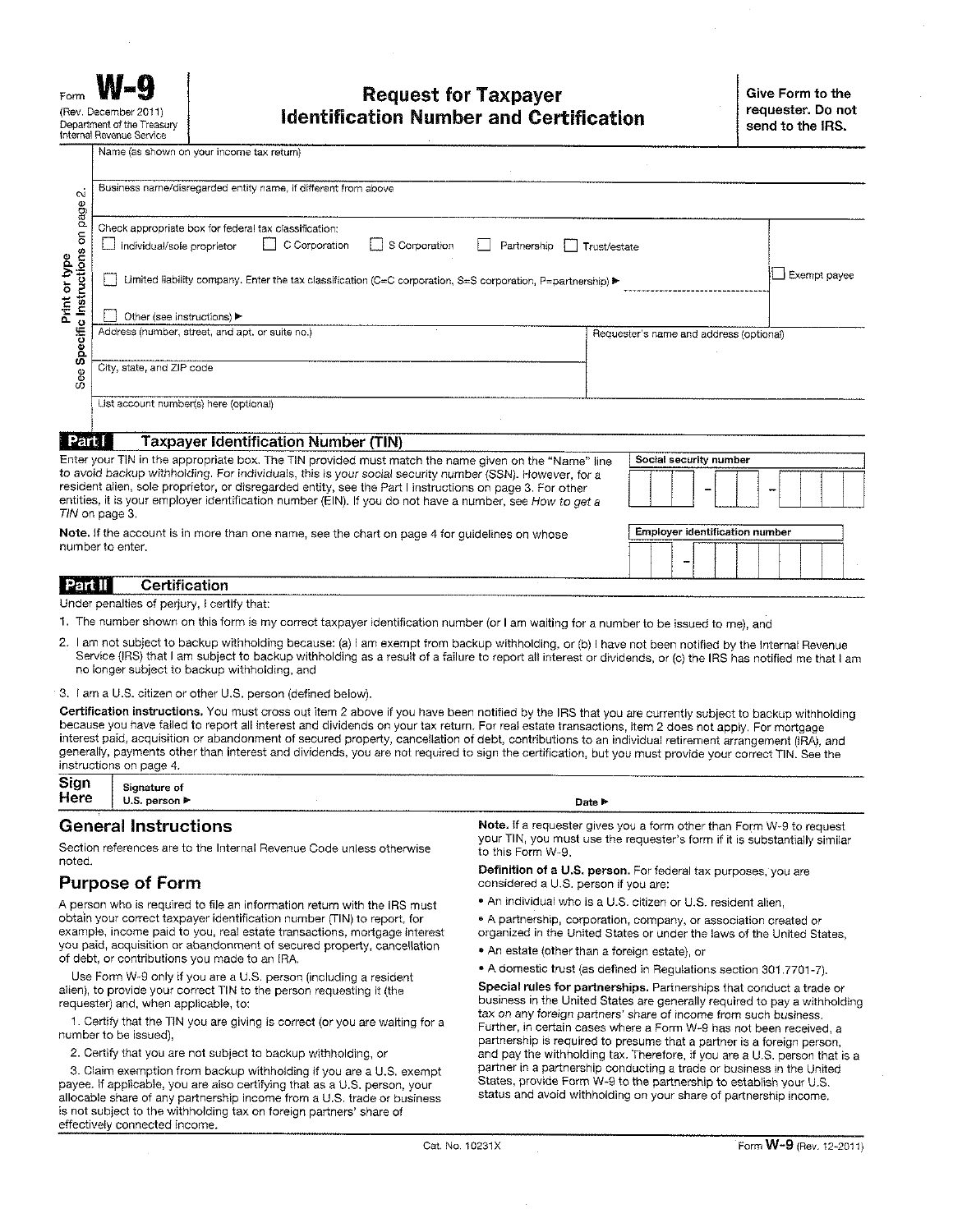# **CERTIFICATE OF AUTHORITY**

|                                                             |              | At a duly authorized meeting of the Board of Directors of (Name of Corporation)                                                                                                                                                                                                                         |  |
|-------------------------------------------------------------|--------------|---------------------------------------------------------------------------------------------------------------------------------------------------------------------------------------------------------------------------------------------------------------------------------------------------------|--|
| (Date)                                                      |              |                                                                                                                                                                                                                                                                                                         |  |
| (Name)                                                      |              | (Officer)                                                                                                                                                                                                                                                                                               |  |
| and binding upon this corporation.                          |              | of this corporation, be and he/she hereby is authorized to submit bids and proposals, execute<br>contracts, deeds and bonds in the name and on behalf of said corporation, and affix its corporate<br>seal hereto; and such execution of any contract, deed or obligation in this corporation's name on |  |
|                                                             | A True Copy, |                                                                                                                                                                                                                                                                                                         |  |
|                                                             |              |                                                                                                                                                                                                                                                                                                         |  |
|                                                             |              |                                                                                                                                                                                                                                                                                                         |  |
|                                                             |              |                                                                                                                                                                                                                                                                                                         |  |
|                                                             |              | DATE OF THIS CERTIFICATE: _________________                                                                                                                                                                                                                                                             |  |
|                                                             |              |                                                                                                                                                                                                                                                                                                         |  |
|                                                             |              | (Corporation)                                                                                                                                                                                                                                                                                           |  |
|                                                             |              |                                                                                                                                                                                                                                                                                                         |  |
| (Name)<br>force and effect as of the date of this contract. |              | $\overline{O(fice)}$<br>said corporation, and that the above vote has not been amended or rescinded and remains in full                                                                                                                                                                                 |  |
|                                                             |              | (Clerk)                                                                                                                                                                                                                                                                                                 |  |

CORPORATE SEAL: